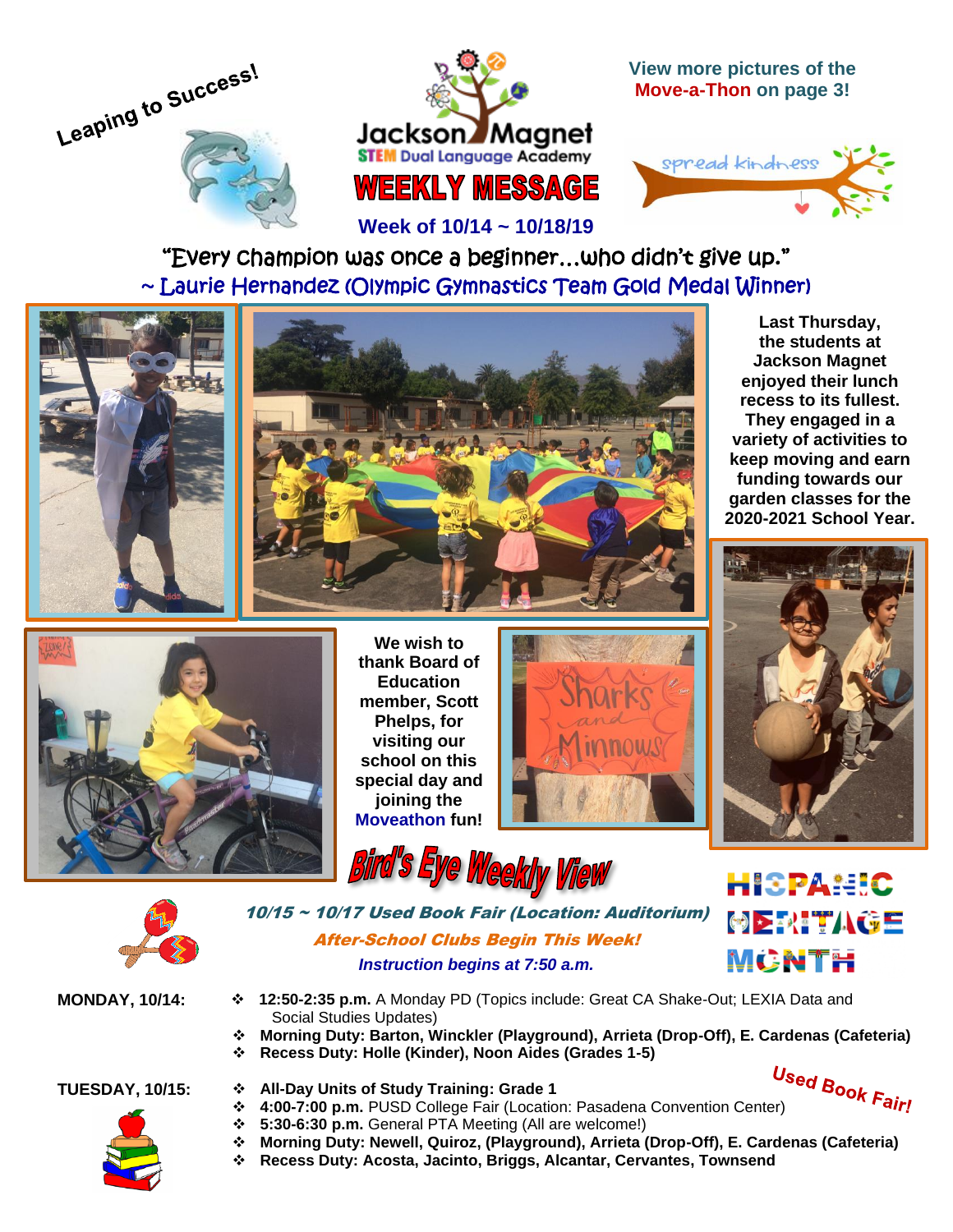**WEDNESDAY, 10/16:** ❖ **Morning Duty: Banuelos, Newell (Playground), Arrieta (Drop-Off), E. Cardenas (Cafeteria)** ❖ **Recess Duty: Ruiz, Ayala, Reese, Chenu, Barron, Mendoza**





- **THURSDAY, 10/17:** ❖ **8:00-9:00 a.m.** Parent Class ~ Talking to your Children Re: Puberty (Auditorium) 3-Part Series ❖ **9:00 a.m.-1:30 p.m.** All-1st Grade Field Trip to the L.A. Zoo!
	- ❖ **10:17-11:00 a.m. Great CA Shake-Out: Adjusted Recess Schedules**
		- **Grades K-1:** No Change (Grade 1 will be on a field trip)
			- **Grade 2:** Follow 1st grade recess schedule ~ **9:45-10:00**
			- **Grade 3:** Follow 2nd grade recess schedule ~ **10:00-10:15**
		- **Grades 4-5:** Recess will take place after the drill ~ approximately **11:00-11:15 (or earlier)**
	- ❖ **11:00 a.m.-12:30 p.m.** Site Visit ~ Julie Reynoso
	- ❖ **11:15-12:45 p.m.** Math Academy 5th Grade Early Identification Test
	- ❖ **Morning Duty: Quiroz, Salazar (Playground), Arrieta (Drop-Off), E. Cardenas (Cafeteria)**
	- ❖ **Recess Duty: Minkler, Silk, Jimenez, Taboada, Keavy, Fernandez**

**FRIDAY, 10/18:**

- ❖ **8:30-10:15 a.m.** Prospective Parent Tour
- ❖ **Morning Duty: Banuelos, Iida (Playground), Arrieta (Drop-Off), E. Cardenas (Cafeteria)**
- ❖ **Recess Duty: Suarez, Nava, O. Cardenas, Reyes, Strickland, Smith**

**SATURDAY, 10/19:**

❖ **10:00 a.m.-12:00 p.m. Latino Heritage Parade: Jackson families are welcome to participate!** ▪ **Parade Commences at Washington Park!**







## **Author Visit!**

| <b>TUES., 10/22:</b> | <b>☆7:00-9:00 a.m. Flu Clinic at Jackson! (Location: Cafeteria)</b>                                      |
|----------------------|----------------------------------------------------------------------------------------------------------|
|                      | <b>*10:15 a.m.-12:00 p.m. Orange County Opera Club</b> Performances (Location: Jackson Auditorium)       |
|                      | <b>10:15-11:00 Grades K-2</b>                                                                            |
|                      | <b>11:15-12:00 Grades 3-5</b>                                                                            |
| WED., 10/23:         | ❖ Principal for a Day Event (Guest: Ms. Sara Hatch, Pasadena Junior League)                              |
|                      | <b>∻UNITY DAY ~ Wear ORANGE in Support of Bullying Prevention!</b>                                       |
|                      | ❖ 9:00-10:45 a.m. Grade 1 Author Visit (Christian Robinson) Location: Library                            |
| THUR., 10/24:        | ❖8:00-9:00 a.m. Parent Education: Talking to Your Children about Puberty (Auditorium) 3-Part Series      |
|                      | <b>*2:30-3:30 p.m.</b> School Site Council Meeting (Location: Library)                                   |
| FRI., 10/25:         | <b>∻Life Touch Picture Day!</b>                                                                          |
|                      | *8:20 a.m.-12:30 p.m. Rose Bowl Riders Field Trip (Participants: Maestro Chenu's class)                  |
| MON., 10/28:         | *Grades 4 & 5: Lunchtime Red Ribbon Week Activities (Sponsored by Day One)                               |
|                      | *12:50-2:35 p.m. A Monday PD (Topics include: Gr. 3-5/IAB Administration; Grades K-2/Thrively Pilot)     |
| <b>TUES., 10/29:</b> | ❖ All-Day Grade 4 Collaborative Planning Meeting (*Rescheduled)                                          |
|                      | *9:00 a.m.-1:20 p.m. My Masterpieces Kinder Field Trip to Kidspace (Ms. Holle & Ms. Minkler's classes)   |
| WED., 10/30:         | ❖ All-Day Grade 3 Collaborative Planning Meeting (*Rescheduled)                                          |
| FRI., 11/01:         | <b>☆8:30-10:15 a.m. Prospective Parent Tour</b>                                                          |
| <b>TUES., 11/05:</b> | ❖ All-Day Grade 2 Collaborative Planning Meeting                                                         |
|                      | *9:00 a.m.-1:50 p.m. Kinder Field Trip to Kidspace (Classes of Maestra Acosta, Ruiz, and Suarez)         |
| THUR., 11/07:        | ❖ All-Day Mindfulness Training ~ November Cohort<br>❖ All-Day Grade 1 Collaborative Planning Meeting     |
| FRI., 11/08:         | ❖7:30-8:00 a.m. Morning Assembly Celebrating Positive Attendance (Awards included!)                      |
|                      | *8:00-11:30 a.m. Community Garden Day! (Volunteers are welcome in our school garden!)                    |
|                      | *8:20 a.m.-12:30 p.m. Rose Bowl Riders Field Trip (Participants: Mrs. Winckler's class)                  |
| MON., 11/11:         | *VETERANS DAY HOLIDAY ~ NO SCHOOL ~ ENJOY!                                                               |
| <b>TUES., 11/12:</b> | <b>*8:00-9:00 a.m.</b> Annual Fund Informational Community Meeting (Location: Auditorium)                |
| WED., 11/13:         | ❖ All-Day Kindergarten Collaborative Planning Meeting                                                    |
|                      | <b>*5:30-7:00 p.m. Northwest GATE Parent Night with Enrichment Activities for Students</b>               |
|                      | <b>- Topic: Characteristics of GATE Students</b>                                                         |
| <b>THUR., 11/14:</b> | ❖ All-Day Mindfulness Training ~ November Cohort                                                         |
|                      | <b>*8:00-9:00 a.m.</b> English Learner Advisory Committee (ELAC) Meeting (Location: Auditorium)          |
| FRI., 11/15:         | ❖8:30-10:15 a.m. Prospective Parent Tour                                                                 |
| MON., 11/18:         | <b>*12:50-2:25 p.m.</b> A Monday PD (Topics include: SEL Presentation ~ LEARNs Collaboration; Technology |
|                      | Presentation Featuring our Tech Lead)                                                                    |
|                      | . .                                                                                                      |